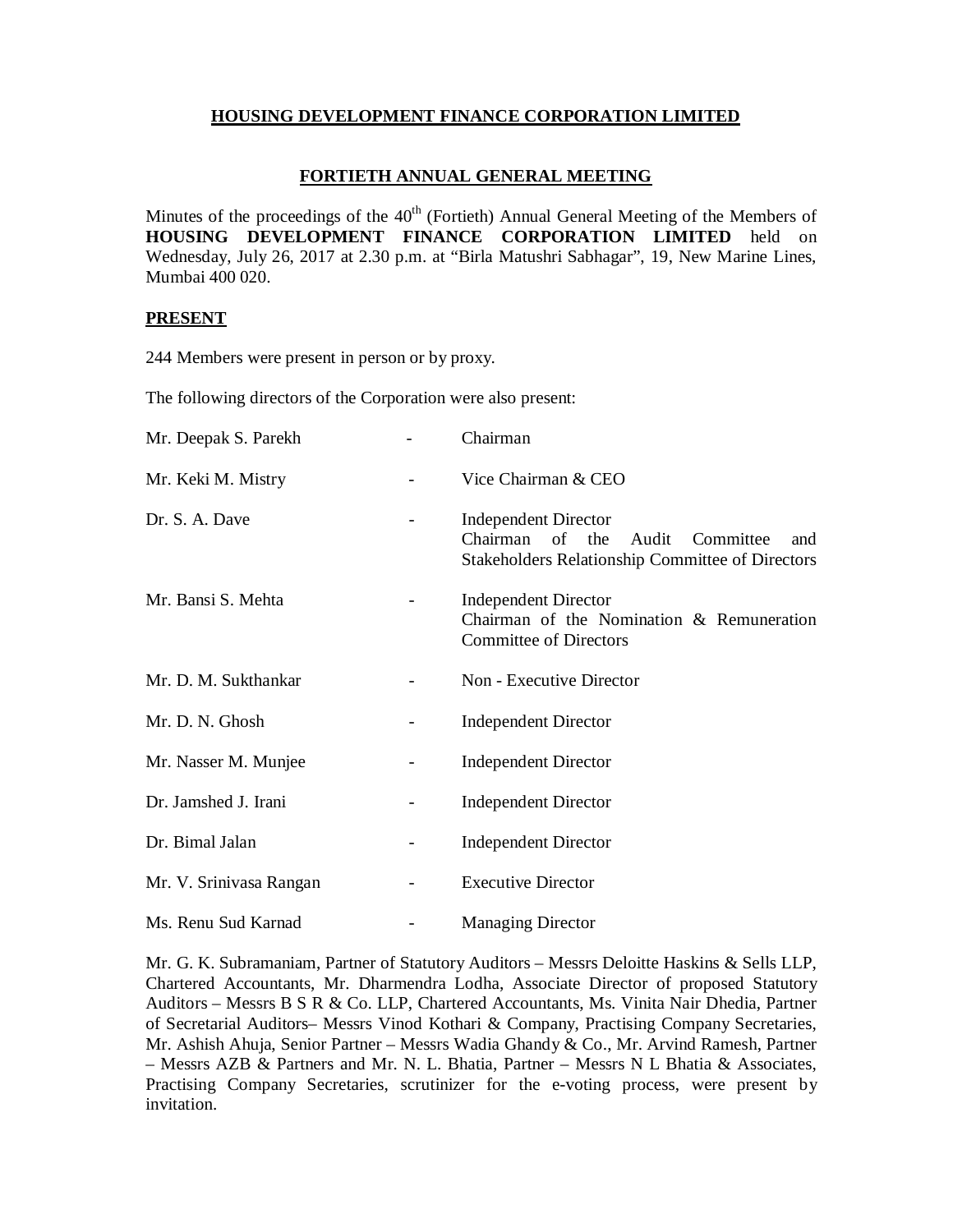# **IN ATTENDANCE**

Mr. Ajay Agarwal **- Company Secretary** 

## **CHAIRMAN**

Mr. Deepak S. Parekh, in his capacity as the Chairman of the Board of Directors of the Corporation, occupied the Chair and presided over the Meeting.

#### **REGISTER, DOCUMENTS, REPORTS**

The Chairman informed the Members that the following documents and registers as required under the Companies Act, 2013 and other applicable laws were open for inspection by the Members at the Meeting:

- i. Notice convening the  $40<sup>th</sup>$  Annual General Meeting;
- ii. Directors' Report along with its annexures;
- iii. Audited Financial Statements along with Auditor's Report;
- iv. Secretarial Audit Report;
- v. Proxy Register;
- vi. Register of Directors' and Key Managerial Personnel and their Shareholding;
- vii. Register of Contracts or arrangements in which the directors are interested;
- viii. Auditor's Certificate in respect of the Employees Stock Option Schemes of the Corporation;
- ix. Minutes of the previous Annual General Meeting of the Members of the Corporation;
- x. Draft supplemental agreements for revision in salary of the managing directors and whole time director of the Corporation; and
- xi. Draft new set of Articles of Association of the Corporation

### **QUORUM**

At 2.30 p.m., the Chairman announced that the requisite quorum was present and called the Meeting to order.

The Chairman further informed the Members that the Corporation had received 13 valid proxies from its shareholders in respect of 2,04,70,136 equity shares of  $\bar{\tau}$  2 each, representing 1.29% of the total issued and paid-up equity share capital of the Corporation.

### **AUDITORS' REPORT AND CHAIRMAN'S ADDRESS**

The Chairman informed the Members that since there were no qualifications, observations or comments on financial transactions or matters which could have had any adverse effect on the functioning of the Corporation, in the auditors' report and secretarial auditors' report, the said reports were not required to be read. However, as a good governance practice, the Chairman sought the permission of the Members for taking the auditors' report and secretarial auditors' report as read. The Members present unanimously consented to the same.

Thereafter, the Chairman continued to address the Members.

In his speech, the Chairman *inter alia* apprised the Members about the performance of the Corporation during the financial year 2016-17, growth in its business, its recovery performance, and the financial results for the year ended March 31, 2017 as well as for the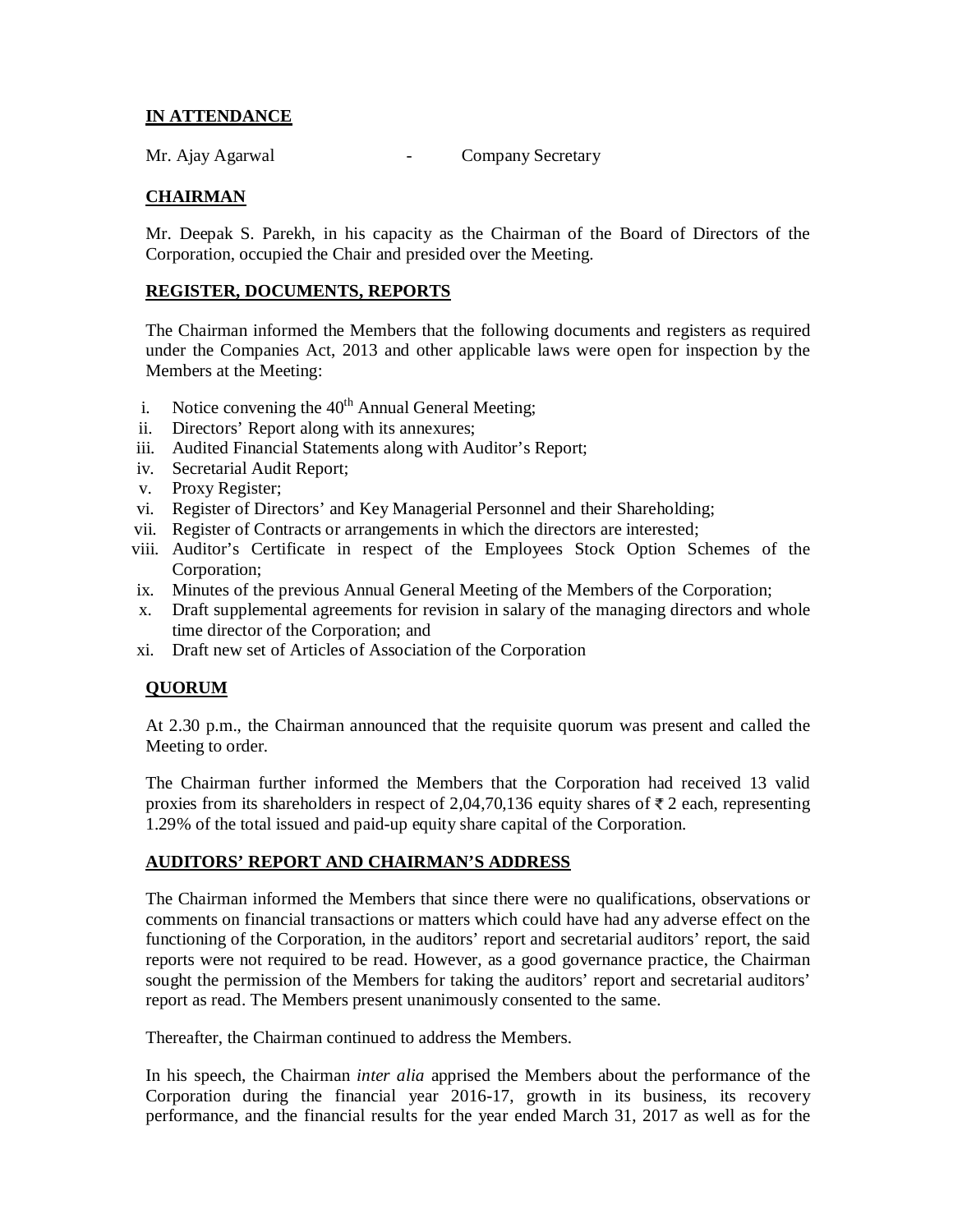quarter ended June 30, 2017. He also highlighted the flagship scheme of the Government 'Housing for all by 2022' which has rightly placed housing as a priority area and stated that in line with this initiative, the Corporation has steadily grown its rural housing portfolio, thus widening its geographical reach.

The Chairman informed the Members that during the financial year 2016-17, the Corporation expanded its bouquet of housing finance products including specially designed home loan products for central, state and public sector unit employees and defence service employees. He further informed that the average size of individual loans during the year stood at  $\ell$  25.6 lac as against  $\bar{\ell}$  25 lac in the previous year and as at March 31, 2017, the loan book stood at 2,96,472 as against ` 2,59,224 crore in the previous year. He also stated that the loans sold during the financial year ended March 31, 2017 amounted to ` 16,027 crore as against ` 12,773 crore during the previous financial year and that the growth in the individual loan book, after adding back loans sold was 23% (14% net of loans sold).

Commenting on the recovery performance of the Corporation, the Chairman stated that the recovery performance of the Corporation continued to be steady and that the gross nonperforming loans, as at March 31, 2017 stood at  $\overline{\ell}$  2,378 crore which was equivalent to 0.79% of the loan portfolio as compared to 0.70% in the previous year.

The Chairman further stated that the balance in the Provision for Contingencies account as at March 31, 2017 stood at ` 3,067 crore, of which ` 738 crore was on account of nonperforming loans.

On the standalone financials**,** the Chairman stated that for the year ended March 31, 2017, profit before tax stood at ` 10,727 crore as against ` 10,108 crore in the previous year and after providing ` 2,852 crore for taxes and ` 432 crore for deferred tax liability on special reserve, the profit after tax was ` 7,443 crore.

The Chairman stated that for the year ended March 31, 2017, the spread on loans over the cost of borrowings stood at 2.33% per annum and the cost to income ratio stood at 7.4% as against 7.6% in the previous year. He further stated that the cost to income ratio of the Corporation continues to be amongst the lowest in the financial sector in Asia.

The Chairman informed the Members that the Board of Directors of the Corporation has recommended a final dividend of ` 15 per equity share of face value of ` 2 each for the year ended March 31, 2017, which was in addition to an interim dividend of  $\degree$  3 per equity share that was declared and paid in March, 2017. He further informed that the total dividend for financial year 2016-17, if approved by the Members, would be  $\degree$  18 per equity share as compared to the total dividend of ` 17 per equity share for the previous year. He stated that the payment of the dividend, if approved, would commence from the next day.

The Chairman thereafter dwelt on the standalone and consolidated financial results of the Corporation for the quarter ended June 30, 2017, which had been subjected to limited review by the statutory auditors and was approved by the Board of Directors at its meeting held earlier during the day. He mentioned that the profits for the quarter ended June 30, 2017 were not comparable with that of the corresponding quarter in the previous year because of an extra-ordinary income from the sale proceeds of its partial stake in HDFC ERGO General Insurance Company Limited to ERGO International Ag, a subsidiary of Munich Re.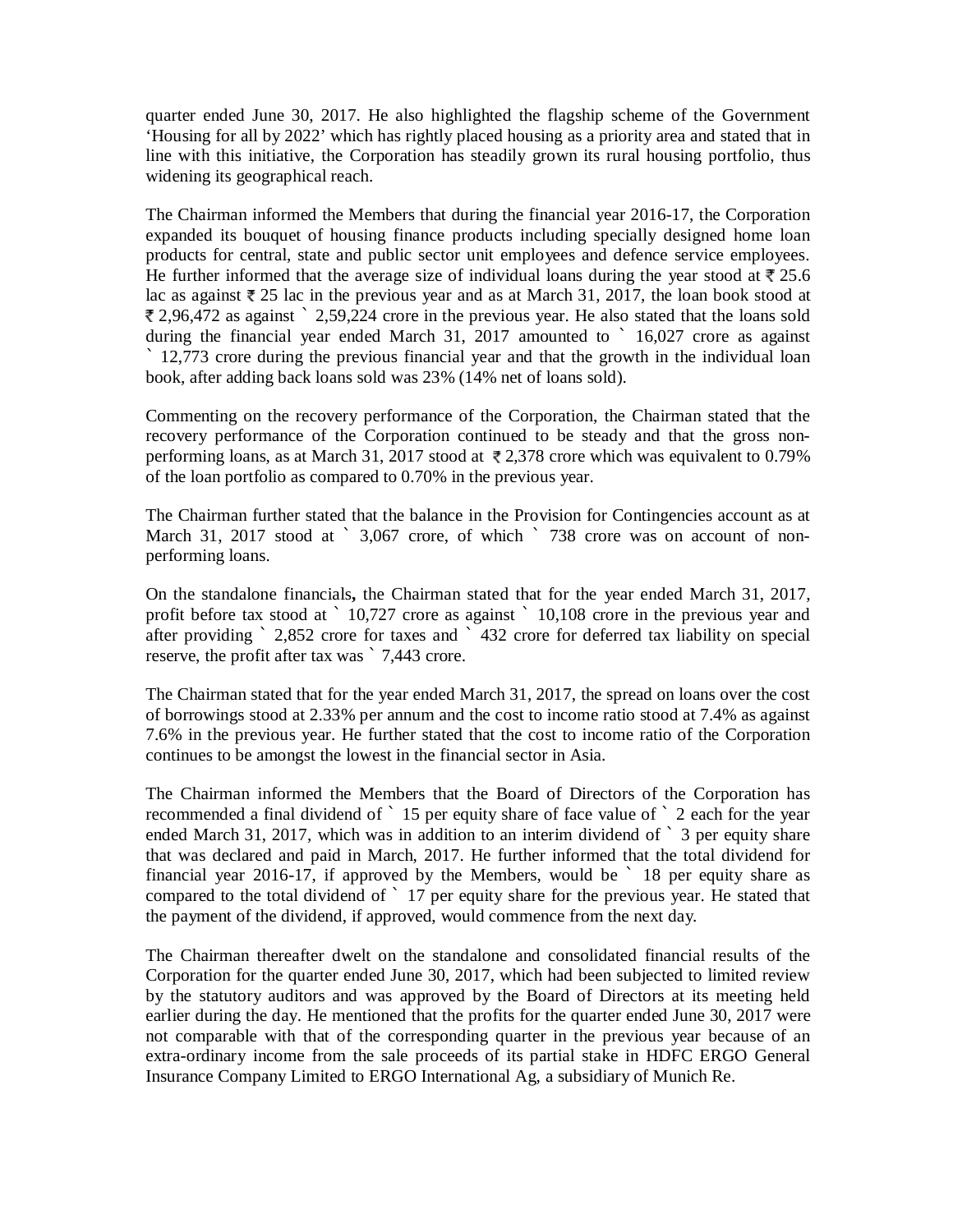The Chairman then stated that the standalone profit before tax for the quarter ended June 30, 2017, stood at ` 2,359 crore as compared to ` 2,053 crore in the corresponding quarter of previous year (after considering the said one-time transaction), representing a growth of 15%. He also mentioned that the profit after tax for the quarter ended June 30, 2017 stood at  $\dot{\phantom{1}}$  1,556 crore as compared to  $\dot{\phantom{1}}$  1,871 crore in the corresponding quarter of previous year. He then stated that the consolidated profit after tax stood at ` 2,734 crore as compared to ` 2,797 crore in the corresponding quarter last year.

The Chairman thereafter informed that the cost of printing the annual report for the financial year 2016-17 was ` 46 per copy as against ` 44 per copy in the previous year. He placed on record gratitude towards the shareholders for opting to receive the annual report through e-mail, due to which, the Corporation was able to print 35,000 less copies of the annual report as compared to the previous year.

The Chairman then informed that Messrs Deloitte Haskins & Sells LLP would complete their term at the conclusion of the ongoing Annual General Meeting (AGM) and in accordance with the provision of Section 139 of the Companies Act, 2013 and the Companies (Audit and Auditors) Rules, 2014, they are not be eligible for re-appointment.

He placed on record, appreciation for the professional services rendered by Messrs Deloitte Haskins & Sells LLP during their association with the Corporation as its statutory auditors and welcomed Messrs B  $S \, R \, \& Co. LLP$  whose appointment as the statutory auditors of the Corporation for a period of 5 years was proposed for approval of the Members.

The Chairman concluded his speech by placing on record his appreciation to all the shareholders, customers, depositors, lenders and regulatory authorities for having reposed their confidence in the Corporation and to the employees of the Corporation for their hard work and dedication.

Thereafter, the Chairman proposed the following resolution as an ordinary resolution pertaining to adoption of the audited financial statement of the Corporation for the financial year ended March 31, 2017 together with the reports of the Board of Directors and Auditors thereon.

### **1. (a) ADOPTION OF THE AUDITED STANDALONE FINANCIAL STATEMENT OF THE CORPORATION FOR THE FINANCIAL YEAR ENDED MARCH 31, 2017:**

**"RESOLVED THAT** the audited standalone financial statement of the Corporation for the year ended March 31, 2017 containing the Balance Sheet as at that date, the Statement of Profit & Loss and the Cash Flow Statement for the year ended on that date together with the Notes and the Reports of Auditors and Board of Directors Report along with its annexures thereon be and are hereby approved and adopted."

Before inviting a seconder for the said resolution, the Chairman informed the Members that in terms of Section 108 of the Companies Act, 2013, rules made thereunder and Regulation 44 of the SEBI (Listing Obligations and Disclosure Requirements) Regulations, 2015, the Corporation had provided its Members the facility to exercise their right to vote through the remote e-voting platform offered by National Securities Depositories Limited (NSDL) and in this regard, the Corporation had appointed Mr. N. L. Bhatia, Partner, Messrs N L Bhatia  $\&$ Associates, Practicing Company Secretaries as the scrutinizer to scrutinize the e-voting process.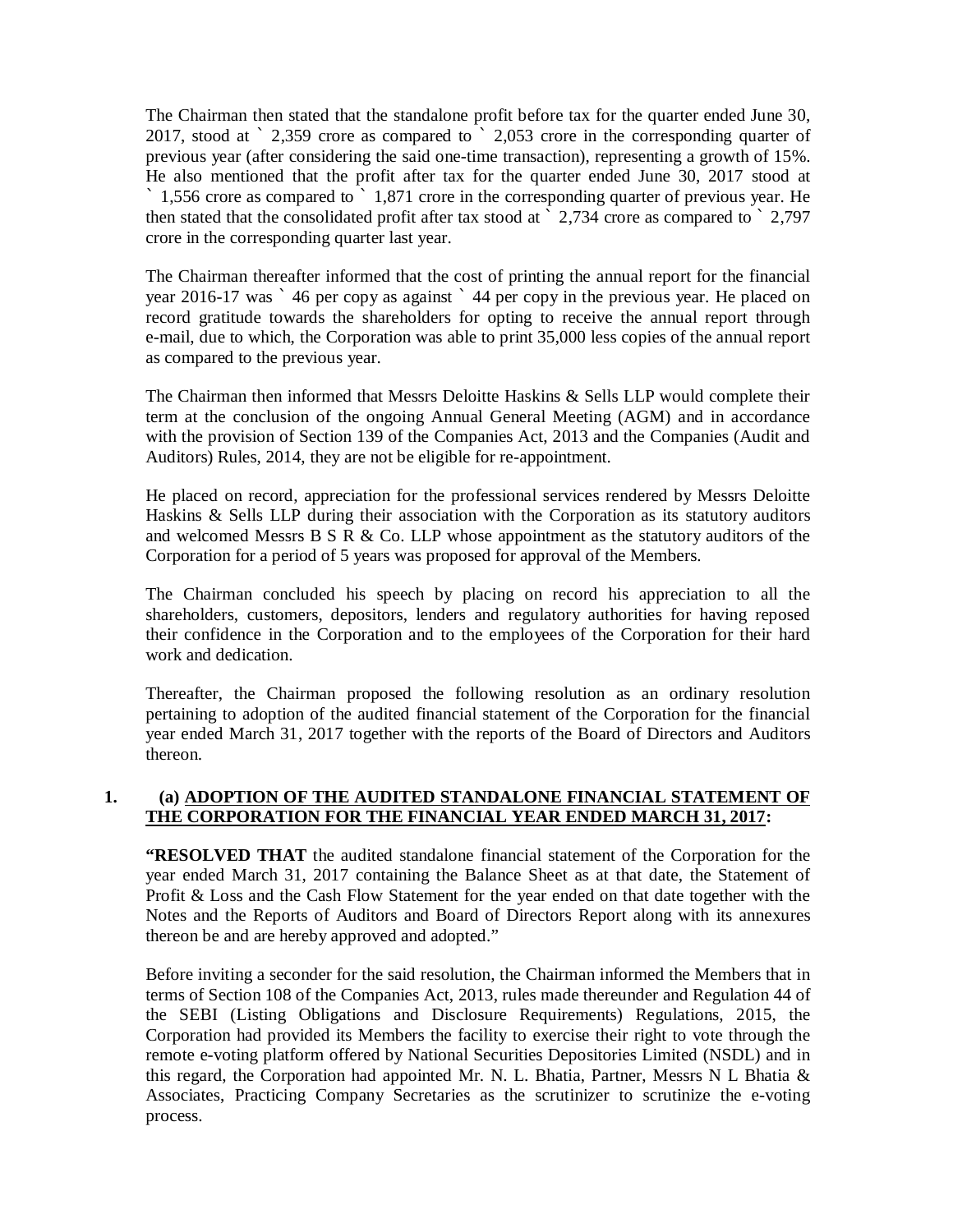The Chairman then informed the Members that those Members who were present at the venue and had not voted through remote e-voting, but intend to vote, could vote at the venue electronically after the discussions on all the resolutions is concluded.

The Chairman then invited questions, if any, from the Members and informed that only a Member is entitled to speak at the Annual General Meeting. He also requested the Members to be brief and restrict the questions to the matters as set out in the Notice, the annual accounts and the operations of the Corporation. Thereafter, the following Members spoke at length on various issues concerning the financials and operations of the Corporation and that of its subsidiary companies:

Mr. Harshad Keshruwala, Ms. Ashalata Maheshwari, Mr. T. M. Davar, Mr. Michael Martins, Mr. Ghanshyam Bharucha, Mr. Tamal Kumar Majumdar, Mr. Shailesh P. Mahadevia, Mr. Gautam Tiwari, Mr. Nigel Gonsalves, Mr. Jayesh Manek, Ms. H. S. Patel, Mr. R. V. Chari, Mr. Seshan. Krishnamurthy, Mr. Dipanjan Basu Thakur, Ms. Shobna Mehta, Mr. Vinayak Bapat, Ms. C. E. Mascarenhas, Mr. Aloysius Mascarenhas, Mr. L. A. Belur, Mr. Roland F. Fernandes, Mr. H. V. Sanghvi, Mr. Nagji Looka, Mr. Hasmukh Vora, Mr. Hoshedar Alamshaw, Mr. Umesh D. Sheth, Mrs. H. Pourdehi, Mr. Beruz Pourdehi, Mr. J. J. Sanghvi and Mr. Janak Mathuradas.

Several Members congratulated the Board of Directors for the excellent performance, the awards and accolades received by the Corporation during the financial year 2016-17 and thanked the Board for recommending a total dividend of ` 18 per equity share of ` 2 each of the Corporation. The Members also appreciated the transparent and wide range of information provided by the Corporation in its Annual Report.

The Members also raised queries on matters concerning the Corporation and its subsidiaries. The queries that were raised *inter alia* related to issue of bonus shares, allocation of shares to shareholders of the Corporation in the proposed Initial Public Offering (IPO) of HDFC Standard Life Insurance Company Limited (HDFC Life), status of the proposed merger of Max Financial Services Limited and Max Life Insurance Company Limited into HDFC Life and the benefit to the Corporation on account of the same, status of the proposed merger of the five wholly owned subsidiaries of the Corporation with itself, impact of Real Estate (Regulation and Development) Act, 2016 (RERA Act), demonetisation and Goods and Service Tax on the Corporation, non-performing assets of the Corporation during the first quarter of the financial year 2017-18 specifically with reference to exposure to Essar Steel India Limited (Essar Steel), impact of Government scheme for Affordable Housing for All on the Corporation and the Corporate Social Responsibility (CSR) spending by the Corporation.

After all the Members spoke, the Chairman thanked them for their kind expressions of appreciation on the performance and achievements of the Corporation and also thanked them for sharing valuable suggestions and replied to their queries.

As regards requests from several Members for issue of bonus shares considering the huge reserves that the Corporation has, the Chairman responded that the Board would decide the same at an appropriate time.

As regards the proposed merger of Max Financial Services Limited and Max Life Insurance Company Limited into HDFC Life, the Chairman stated that Insurance Regulatory and Development Authority of India expressed its reservation for the said merger in the light of Section 35 of the Insurance Act, 1938. He further stated that the merger proposal could not go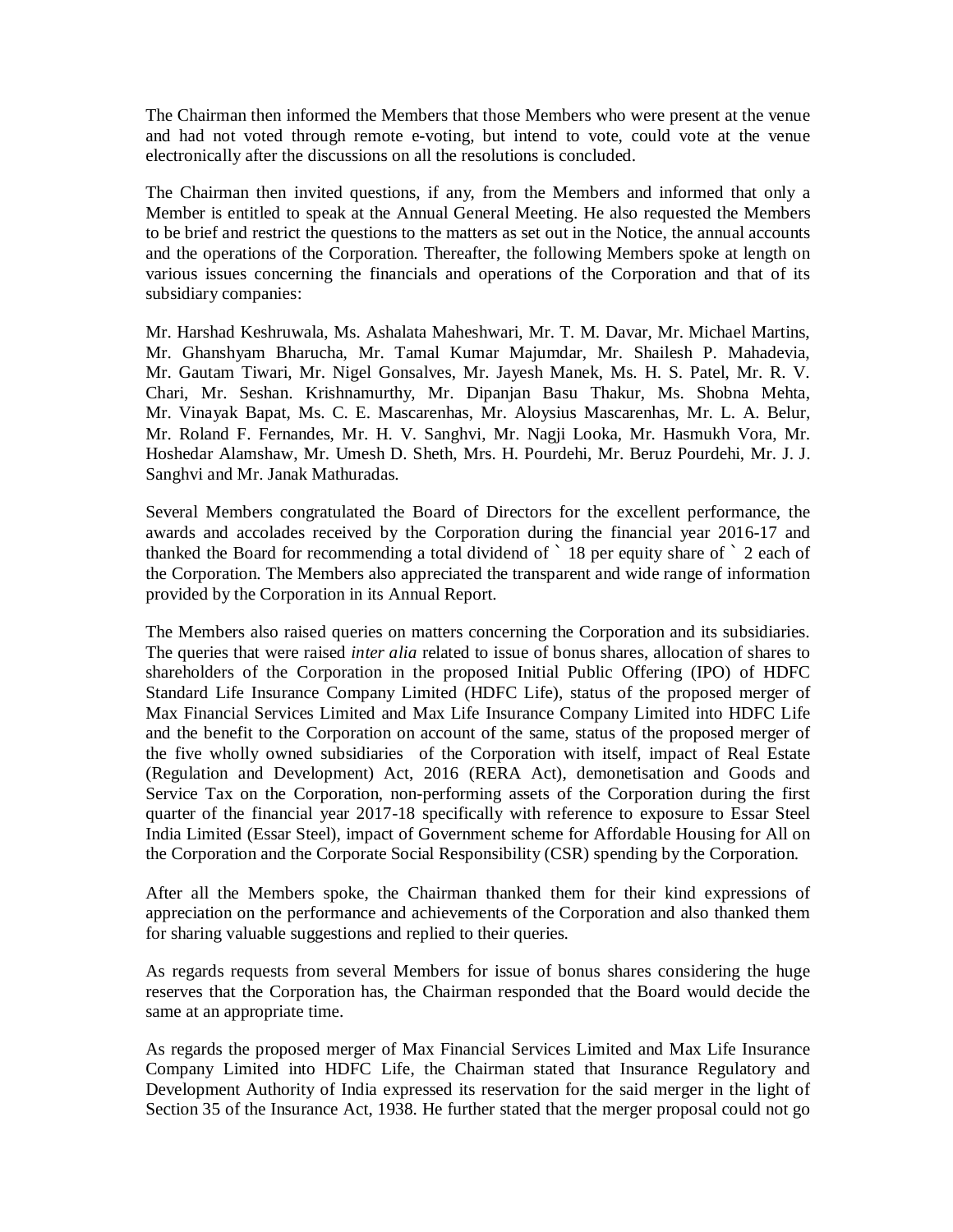through in its current form and accordingly, the Board of Directors of HDFC Life had approved an IPO, by way of an offer for sale up to a maximum of 20% of the paid-up and issued equity share capital of HDFC Life, subject to the approval of the Corporation and Standard Life (Mauritius Holdings) 2006 Limited.

As regards reservation of shares for the shareholders of the Corporation in the proposed IPO of HDFC Life, the Chairman responded that both HDFC Life and HDFC are considering the same and an appropriate decision will be taken prior to filing of DRHP with SEBI.

As regards Corporate Social Responsibility initiatives, shareholders suggested the Corporation to undertake initiatives for the welfare of senior citizens, farmers and their widows and towards sports in India. The Chairman responded that the Corporation had already undertaken a few initiatives for the aforementioned causes and assured that more initiatives will be undertaken in the current financial year.

As regards the amount remaining unspent towards CSR expenditure, the Chairman stated that the Corporation has consciously scaled up its support to organisations based on their demonstrated capabilities over time. He further stated that the Corporation would continue its work with existing and new partners, as also expand its geographical reach, in order to incrementally invest in CSR activities in the coming financial year.

As regards the issue regarding the increase in non- performing assets of the Corporation during the quarter ended June 30, 2017, the Chairman stated that Essar Steel has been identified as one of the 12 reference accounts under The Insolvency and Bankruptcy Code, 2016 and that HDFC has an exposure of ` 909 crore to Essar Steel. He informed that the loan given to Essar Steel was an old loan for building a housing colony and some other work at their units at Hazira, Gujarat. The Chairman further stated that till March 31, 2017, the said account was not a non-performing loan but as a prudent measure, the Corporation had made adequate provisioning against this exposure; however during the quarter ended June 30, 2017, it turned to be a non-performing loan since the lenders initiated proceedings of insolvency against Essar Steel.

The Chairman also replied to the other general queries in connection with the economy and real estate sector raised by the Members including impact of RERA and GST on the real estate sector.

Thereafter, the Chairman requested to have a seconder for the Item No. 1. (a) of the Notice of the Annual General Meeting. Mr. Seshan Krishnamurthy seconded the same.

The Chairman further informed that combined results of entire e-voting process would be displayed on the website of the Corporation, NSDL and the stock exchanges.

Thereafter, the Chairman read the remaining resolutions and requested the Members to propose and second the same.

### **1. (b) ADOPTION OF THE AUDITED CONSOLIDATED ANNUAL ACCOUNTS:**

The following resolution was proposed as an ordinary resolution by Mr. R. V. Chari and seconded by Mr. Umesh D. Sheth.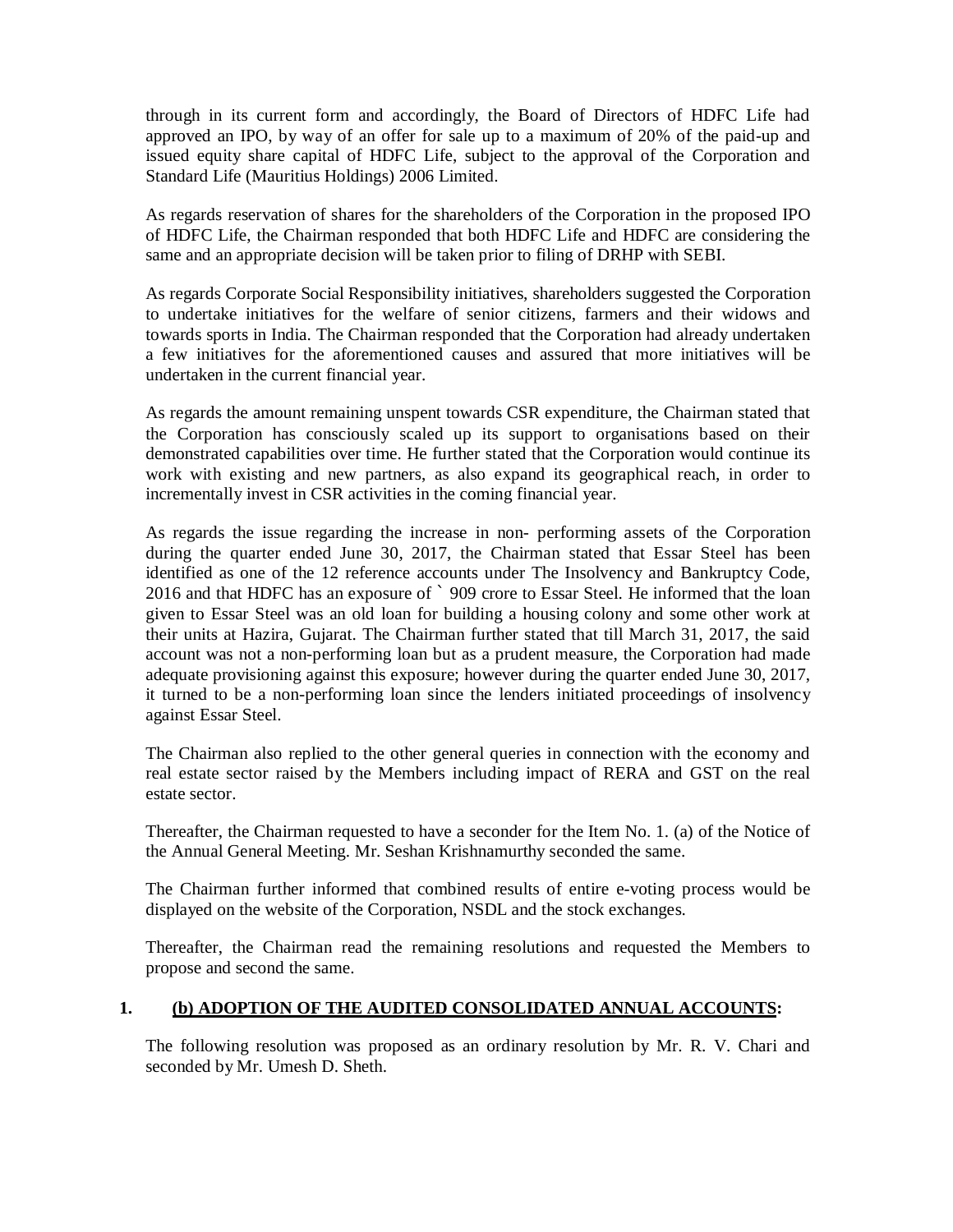"**RESOLVED THAT** the audited consolidated financial statement for the year ended March 31, 2017 containing the Balance Sheet as at that date, the Statement of Profit & Loss and the Cash Flow Statement for the year ended on that date together with the Notes and the Auditors' Report thereon be and are hereby approved and adopted."

## **2. DIVIDEND:**

The following resolution was proposed as an ordinary resolution by Mr. Michael Martins and seconded by Mrs. Shobna Mehta.

**"RESOLVED THAT** the interim dividend of  $\bar{\tau}$  3 per equity shares of  $\bar{\tau}$  2 each on 158,71,33,535 equity shares paid to the Members for the financial year ended March 31, 2017 as per the resolution passed by the Board of Directors of the Corporation at its meeting held on March 3, 2017, be and is hereby noted and confirmed."

"**RESOLVED FURTHER THAT** the final dividend of  $\bar{\tau}$  15 per equity share, for the financial year ended March 31, 2017 in respect of 159,28,99,780 equity shares of ` 2 each of the Corporation, be and is hereby declared **AND THAT** such dividend, be paid to those Members whose names appear in the Register of Members of the Corporation/ statements of beneficial ownership maintained by the Depositories, as at the close of business hours on Monday, July 17, 2017."

## **3. RE-APPOINTMENT OF DIRECTOR – MS. RENU SUD KARNAD:**

The following resolution was proposed as an ordinary resolution by Mr. Jayesh Manek and seconded by Mr. Gautam Tiwari:

**"RESOLVED THAT** Ms. Renu Sud Karnad (holding DIN 00008064) be and is hereby re-appointed as a Director of the Corporation liable to retire by rotation."

### **4. RE-APPOINTMENT OF DIRECTOR – MR. V. SRINIVASA RANGAN:**

The following resolution was proposed as an ordinary resolution by Mr. Michael Martins and seconded by Mr. Gautam Tiwari:

**"RESOLVED THAT** Mr. V. Srinivasa Rangan (holding DIN 00030248) be and is hereby re-appointed as a Director of the Corporation liable to retire by rotation."

#### **5. APPOINTMENT OF STATUTORY AUDITORS:**

The following resolution was proposed as an ordinary resolution by Mrs. Ashalata Maheshwari and seconded by Mr. Beruz Pourdehi:

"**RESOLVED THAT** pursuant to the provisions of Sections 139,142 and other applicable provisions, if any, of the Companies Act, 2013 and the Companies (Audit and Auditors) Rules, 2014, including any amendment, modification, variation or re-enactment thereof, Messrs B S R  $\&$ Co. LLP, Chartered Accountants (Firm Registration No. 101248W/W-100022 issued by The Institute of Chartered Accountants of India) be and are hereby appointed as Auditors of the Corporation for a period of 5 (five) consecutive years, to hold office as such from the conclusion of this Annual General Meeting until the conclusion of the 45th Annual General Meeting of the Corporation, subject to ratification of such appointment by the Members of the Corporation at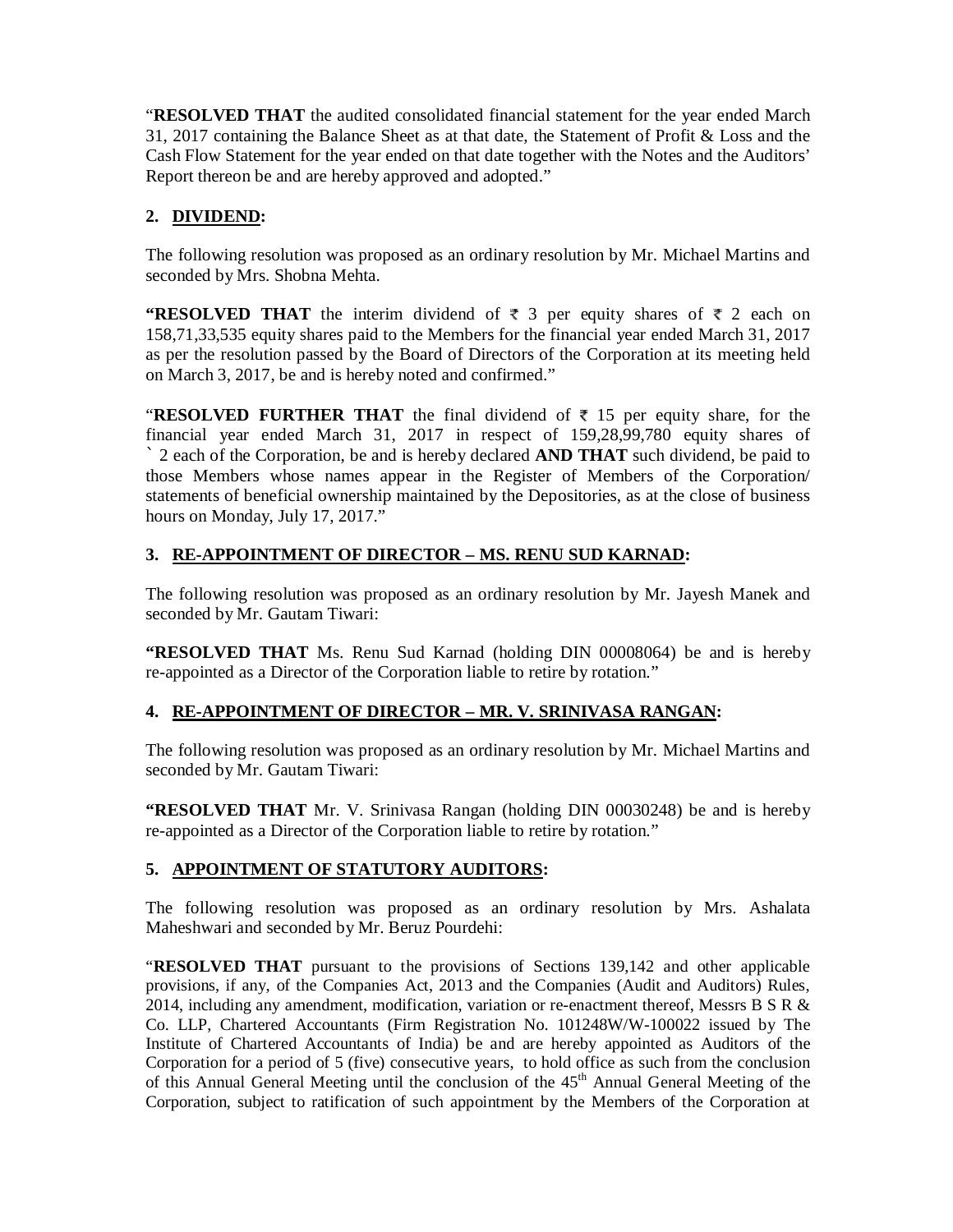every Annual General Meeting on a remuneration of `1,67,00,000 (Rupees One Crore Sixty Seven lac only) plus applicable taxes and reimbursement of out of pocket expenses incurred by them in connection with the audit of the accounts of the Corporation for the financial year 2017- 18."

### **6. ISSUE OF REDEEMABLE NON-CONVERTIBLE DEBENTURES ON A PRIVATE PLACEMENT BASIS:**

The following resolution was proposed as a special resolution by Mr. Shailesh P. Mahadevia and seconded by Mr. Janak Mathuradas:

"**RESOLVED THAT** in terms of the provisions of Section 42 and other applicable provisions, if any, of the Companies Act 2013, the Housing Finance Companies issuance of Non-Convertible Debentures on a private placement basis (NHB) Directions, 2014, Rule 14 of the Companies (Prospectus and Allotment of Securities) Rules, 2014, the Securities and Exchange Board of India (Issue and Listing of Debt Securities) Regulations, 2008 and the Securities and Exchange Board of India (Listing Obligations and Disclosure Requirements) Regulations, 2015, including any amendment, modification, variation or re-enactment to any of the foregoing and other applicable guidelines, directions or laws, the consent of the Members of the Corporation be and is hereby accorded to the Board of Directors of the Corporation (hereinafter referred to as the "**Board**" which term shall be deemed to include any committee(s) constituted/to be constituted by the Board, from time to time, to exercise its powers conferred by this resolution), to issue Redeemable Non-Convertible Debentures ("**NCDs**") secured or unsecured and/or any other hybrid instruments (not in the nature of equity shares) which can be classified as being Tier II capital under the provisions of the Housing Finance Companies (NHB) Directions, 2010, for cash either at par, premium or at a discount to the face value, up to an aggregate amount not exceeding ` 85,000 crore (Rupees Eighty Five thousand crore only) under one or more shelf disclosure document(s) and/or under one or more letters of offer as may be issued by the Corporation and in one or more series, during a period of one year commencing from the date of this Annual General Meeting, on a private placement basis and on such terms and conditions as the Board may deem fit and appropriate for each series, as the case may be; provided however that the borrowings by way of issue of NCDs and/or any other hybrid instruments will be within the overall limit of borrowings as approved by the Members."

"**RESOLVED FURTHER THAT** the Board be and is hereby authorised to do all such acts, deeds, matters and things and execute all such agreements, documents, instruments and writings as may be required, with power to settle all questions, difficulties or doubts that may arise with regard to the said matter as it may in its sole and absolute discretion deem necessary and to delegate all or any of its powers herein conferred to any Committee of Directors and/or director(s) and/or officer(s) of the Corporation, to give effect to this resolution."

### **7. APPROVAL OF RELATED PARTY TRANSACTIONS:**

The following resolution was proposed as an ordinary resolution by Mr. Gautam Tiwari and seconded by Mr. R. V. Chari:

**"RESOLVED THAT** pursuant to Regulation 23 of the Securities and Exchange Board of India (Listing Obligations and Disclosure Requirements) Regulations, 2015 (hereinafter referred to as "**Listing Regulations**") and any other applicable provisions, including any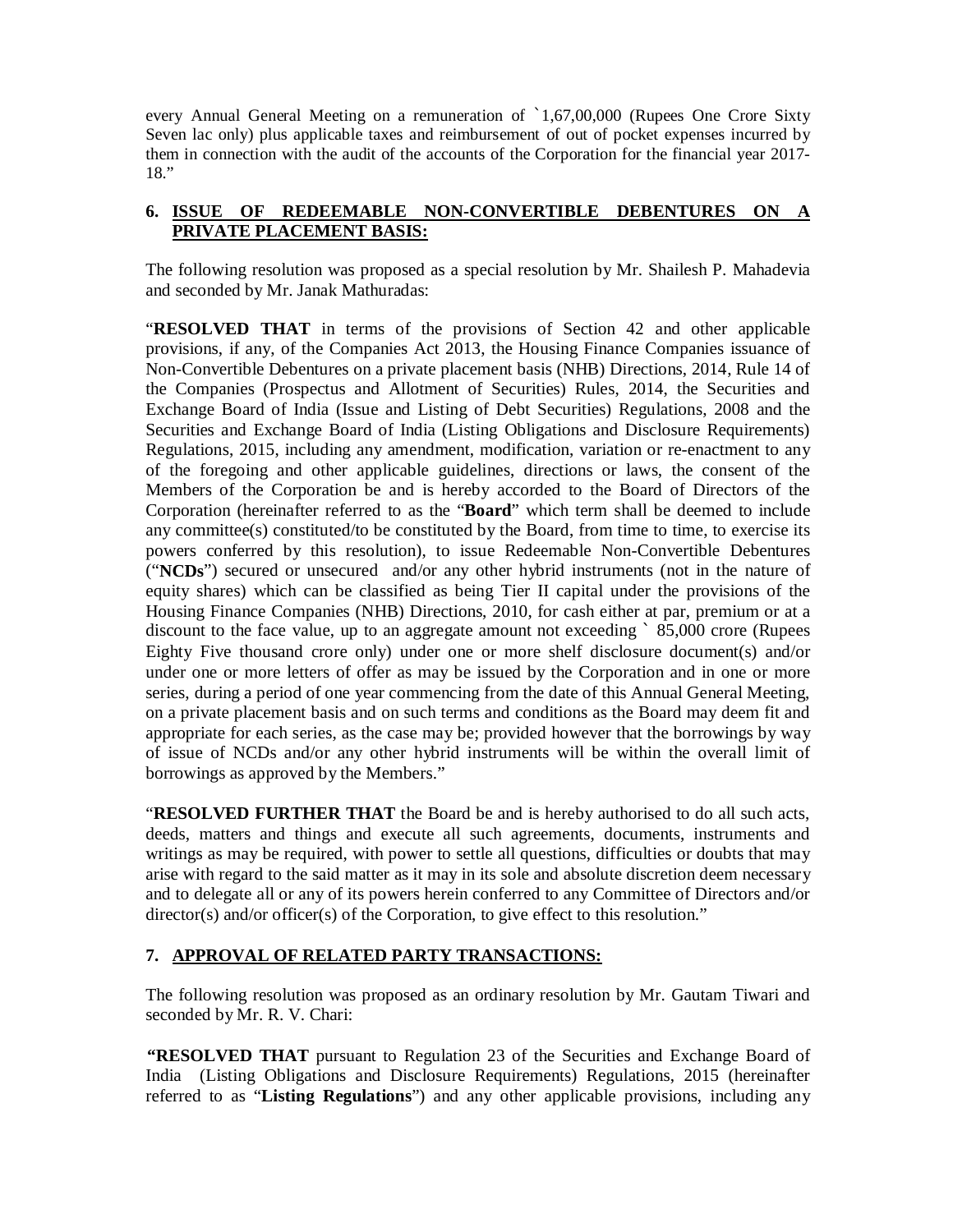amendment, modifications, variation or re-enactment thereof, the Members of the Corporation do hereby ratify as also accord further approval to the Board of Directors of the Corporation (hereinafter referred to as the "**Board**" which term shall be deemed to include any committee(s) constituted/ to be constituted by the Board, from time to time, to exercise its powers conferred by this resolution), for carrying out and/or continuing with arrangements and transactions (whether individual transactions or transactions taken together or series of transactions or otherwise) with HDFC Bank Limited ("**HDFC Bank**"), being a related party within the meaning of the Listing Regulations, whether by way of renewal(s) or extension(s) or modification(s) of earlier arrangements/transactions or otherwise including the banking transactions, transactions for (i) sourcing of home loans for the Corporation by HDFC Bank against the consideration of the commission agreed upon or as may be mutually agreed upon from time to time, (ii) assignment/ securitisation of such percentage of home loan sourced by HDFC Bank or others, as may be agreed from time to time mutually between the Corporation and HDFC Bank,(iii) servicing of home loans assigned/securitized against the consideration for a fee agreed upon or as may be agreed upon, from time to time, and (iv) any other transactions including those as may be disclosed in the notes forming part of the financial statement for the relevant period, notwithstanding the fact that all these transactions during the financial year 2017-18, in aggregate, may exceed 10% of the annual consolidated turnover of the Corporation as per the Corporation's last audited financial statement or any materiality threshold as may be applicable, from time to time, under the Listing Regulations."

**"RESOLVED FURTHER THAT** the Members of the Corporation do hereby ratify as also accord further approval to the Board to sign and execute all such documents, deeds and writings and to do all such acts, deeds, matters and things as may be deemed necessary, expedient and incidental thereto and to delegate all or any of its powers herein conferred to any Committee of Directors and/or director(s) and/or officer(s) of the Corporation, to give effect to this resolution."

### **8. APPROVAL OF REVISION IN SALARY RANGE OF THE WHOLE- TIME DIRECTORS OF THE CORPORATION:**

The following resolution was proposed as an ordinary resolution by Mrs. Ashalata Maheshwari and seconded by Mr. Jayesh Manek:

"**RESOLVED THAT** pursuant to the provisions of Sections 196, 197, 198 read with Schedule V and other applicable provisions, if any, of the Companies Act, 2013, the Companies (Appointment and Remuneration of Managerial Personnel) Rules, 2014 and any other rules framed there under to the Companies Act, 2013 including any amendment, modification, variation, or re-enactment thereof, approval of the Members of the Corporation be and is hereby accorded to revise the range of salary payable to the Managing Directors of the Corporation from the existing range of  $\degree$  10,00,000 to  $\degree$  20,00,000 per month to ` 15,00,000 to ` 27,00,000 per month and that of the Executive Directors of the Corporation from the existing range of  $\frac{1}{5,00,000}$  to  $\frac{15,00,000}{20,000}$  per month to  $\frac{1}{5,00,000}$  to  $\frac{1}{20,00,000}$ per month, with effect from January 1, 2017, with authority to the Board of Directors of the Corporation (hereinafter referred to as the **"Board"** which term shall be deemed to include the Nomination and Remuneration Committee of Directors duly constituted by the Board to exercise its powers conferred by this resolution), to determine their salary, from time to time, within the said salary range."